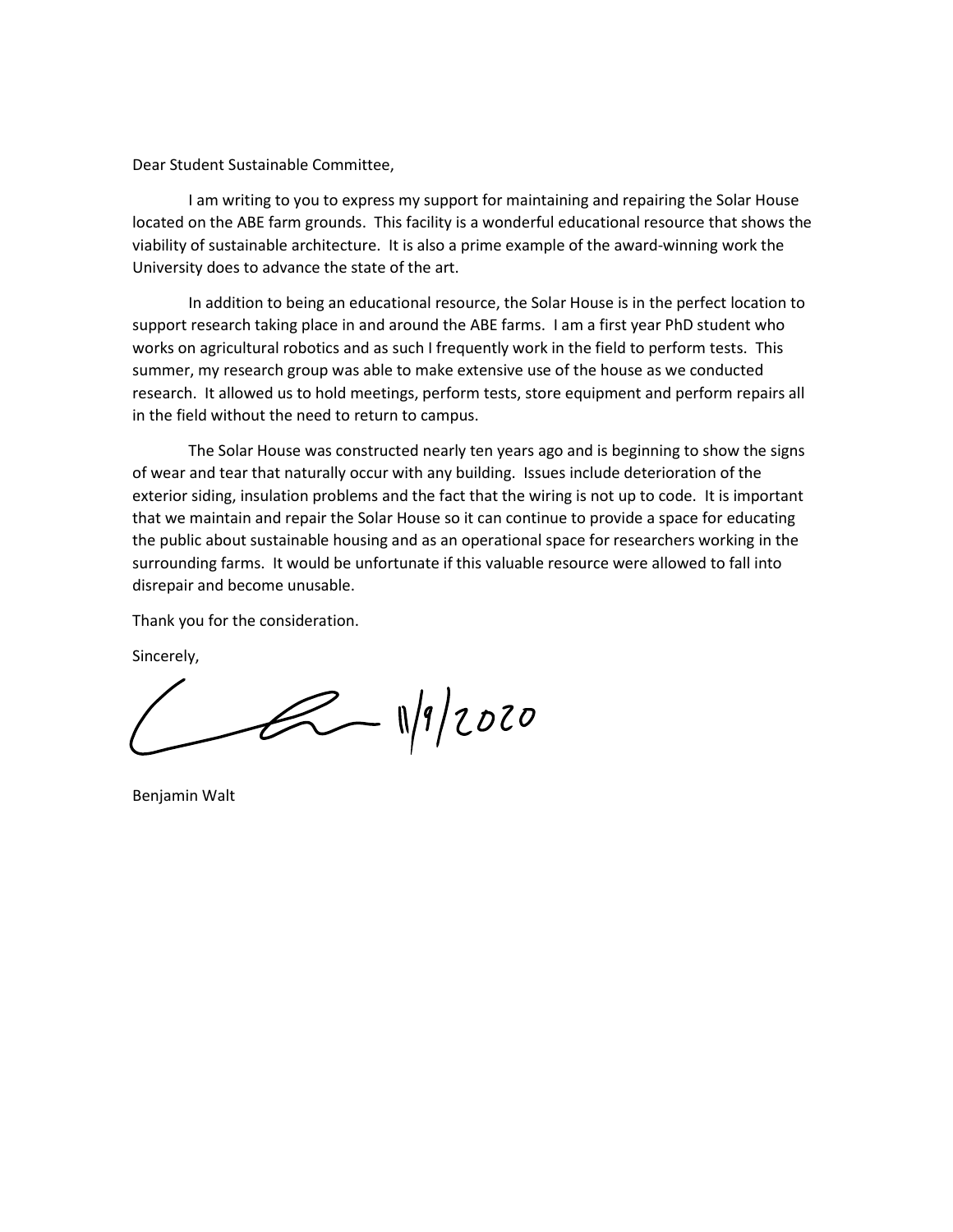Letter of support for Solar House repair. To Student Sustainable Committee (SSC),

I would like to express my support for the renovations proposed to the Solar House in Autonomous Farm and I want to share my experience of using the house for research during the season.

I am currently a Ph.D. student in the Department of Agricultural and Biological Engineering and a Graduate Research Assistant that works with robotics in agricultural environments. Consequently, my research field is highly connected to the agricultural season period and, because of it, we need to make this time count as much as possible.

During this year, we had the Autonomous Farm fully available during the season to perform experiments, develop and test new algorithms, and the Solar House was used as our laboratory on the spot. The Solar House was an important place to tweak the code, solve code bugs, implement new methods, give maintenance to the robots, and recharge the batteries.

Over the past few months, I have been working at the Solar House almost every day, and our research has never been so efficient. I strongly believe the Solar House was essential for us to achieve the amazing results we had this year and I also believe these results can be even better next year. However, the house needs some maintenance as some parts are already getting degraded over time. Some exposed wood is getting rotten and the place could be restored to guarantee students' and researcher's safety, as well as it can become a proper place to work. Therefore, I believe the Solar House repair can be made to make it an even better place to work during the summer and make our progress even more efficient as we expect for the next season.

Kind regards,

Mateurs Of

Mateus Valverde Gasparino Graduate Research Assistant Department of Agricultural and Biological Engineering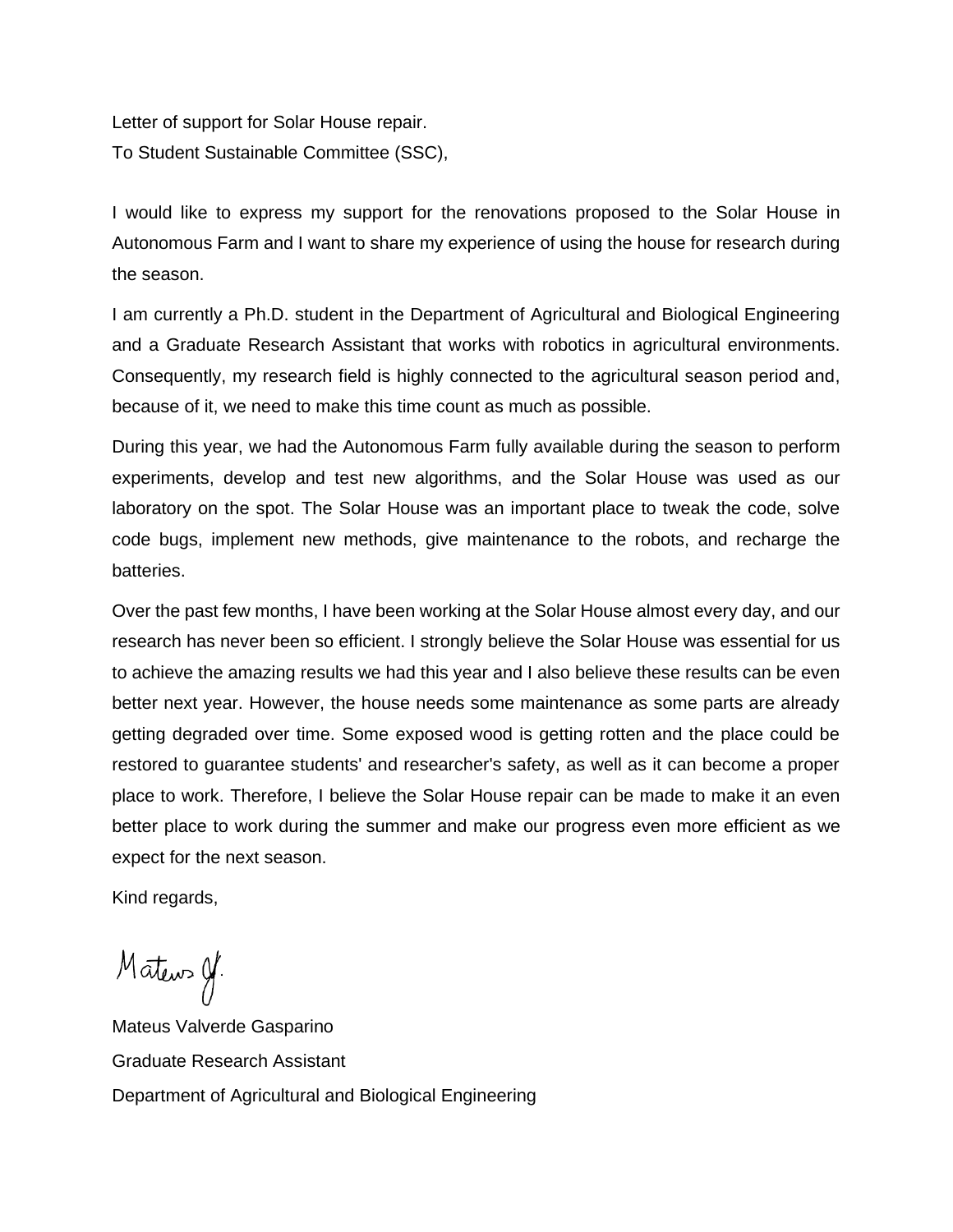## Letter of support for Solar Decathlon Re-House renovation

To whom it may concern,

I am writing to support the renovation of the solar decathlon house at the ABE farm. As a graduate student working on Agricultural Robotics, field tests are an integral part of my autonomy research. Along with my lab members, I visited the Illinois Autonomous Farm at the ABE farm 3 times a week throughout the summer from June to October, 2020 to validate the algorithms on our agricultural robot, Terrasentia in the farm. Having access to the Solar Decathlon house during this time enabled us to be in the field for long hours of time to debug and test our algorithms. This in turn has resulted in tremendous acceleration of our research progress as a group this season. In addition to being a workspace, the house provided much needed respite and helped keep ourselves energized during long days of toil in the field. Also, with the internet and communication facilities in the house, we were able to work together with other members of our lab offline during the testing times of this pandemic. Renovating the house will help us to continue to make rapid strides in agricultural autonomy research for sustainable agriculture at Illinois in the forthcoming years and so I believe it is necessary to support this facility.

Thank you for your consideration,

 $V.S.A.M$ 

Arun Narenthiran Veeranampalayam Sivakumar. Graduate Research Assistant Department of Agricultural and Biological Engineering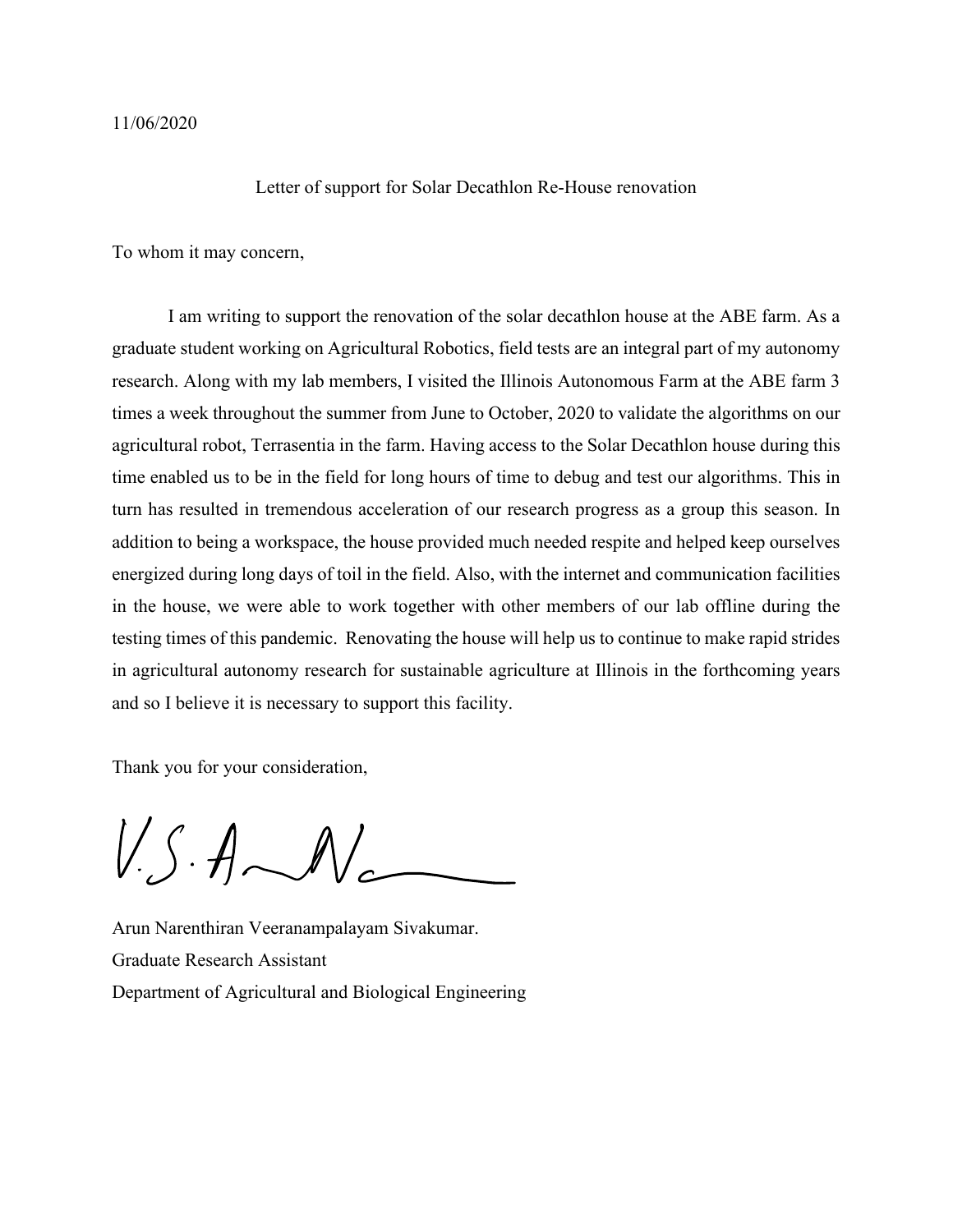Dear SSC,

I am a senior PhD student working in the LLVM group supervised by Dr. Vikram Adve in the Computer Science Department at the University of Illinois. I am writing to argue in support of the Agriculture and Bioengineering Farm, Research and Training center Farm (ABE Farm).

In collaboration with Dr. Girish's students, I have been working on the ABE farm between August and October this year. The Solar house at the ABE Farm has allowed us to do interdisciplinary research at the intersection of Compilers, Machine learning, and Agriculture. For setting up our field experiments, the Solar house greatly benefitted. Overall, I greatly enjoyed and appreciated the opportunity to work with state-of-the-art AgRobots that allowed us to realize the real-world impact of our compiler optimizations in the LLVM group.

The facilities at the ABE farm and the Solar house have greatly facilitated our work and I would humbly request that these facilities be continually funded so we can continue to do great research and keep contributing to the University of Illinois.

 $\mathbb{R}$ 

Hashim Sharif University of Illinois PhD Student, Research Assistant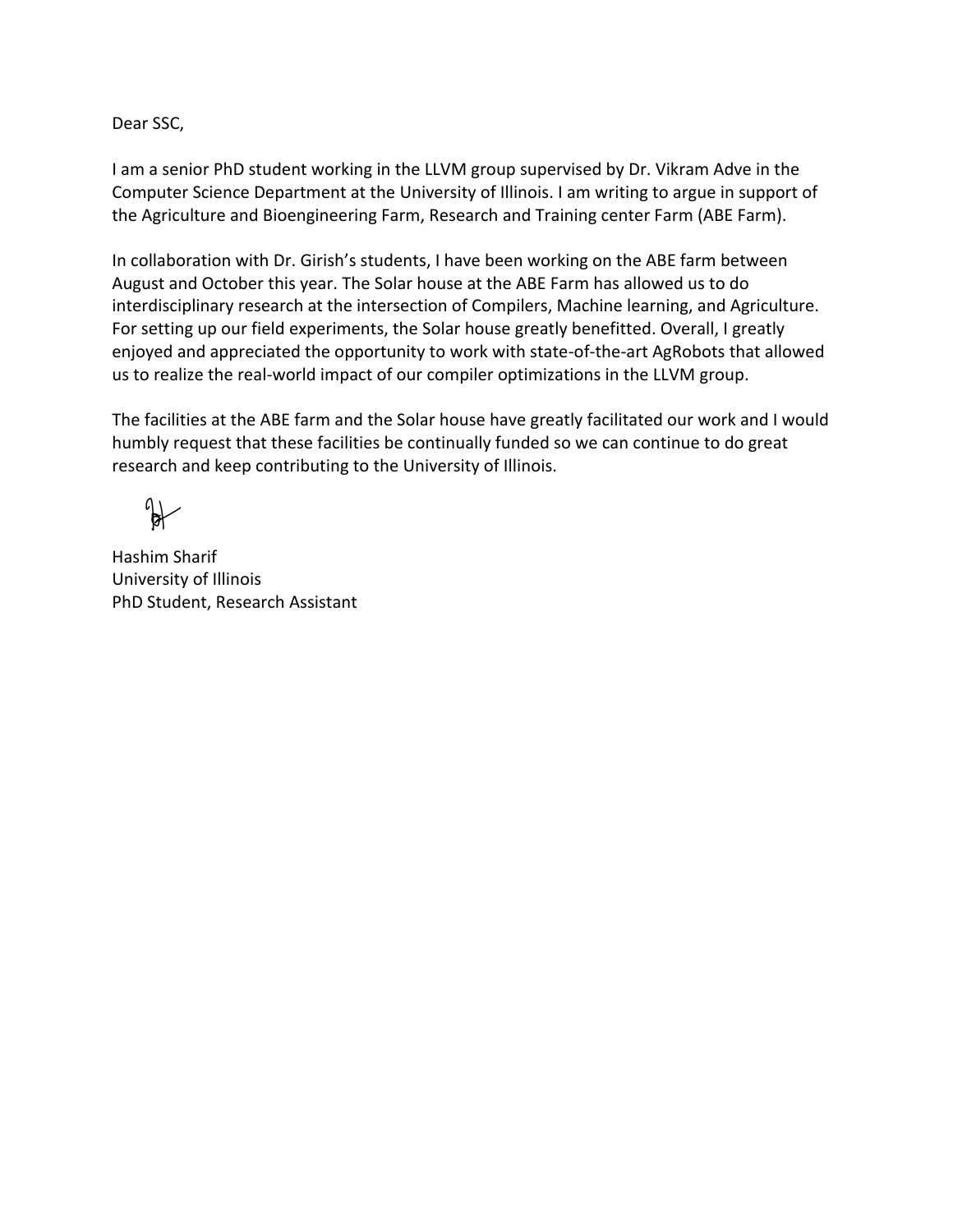## 11/10/2020

Letter of Support for Solar Decathlon Re-home Repair and Renovations

Dear Student Sustainable Committee,

I am writing this letter to show my full support for the repairs and renovations to be made in the Solar Decathlon Re-home.

I recently joined during this Fall and as a graduate research assistant, I'm part of the autonomous berry picking robot project. Although me joining is new, I visited the center over this semester frequently to learn, understand and work on the system. Last summer, the team planted various cherry tomato plants, strawberries and blueberries to test the robot system and findings near the solar house. This clearly shows one of the many benefits of having a workable environment close to our testing fields. The center served as a perfect collaboration center for our team members to integrate our modules. It also served as a networking platform for interaction with other teams to discuss some of the common problems in our projects.

Over my visits, I could see the prominent damage on the wooden deck on the exterior. Additionally, the farm center had to be cleared out once the winter season began because of no heating. Other noticing issues of over 9 years from utilizing the center are the wear and tear of the wall siding, insulation and deteriorated wiring. The funding can greatly help us fix these issues so that the center can continue to serve as a sustainable workplace for various teams working on projects catering to sustainable and efficient farming.

Regards,

Samfitta

Samhita Marri Graduate Research Assistant Department of Electrical and Computer Engineering